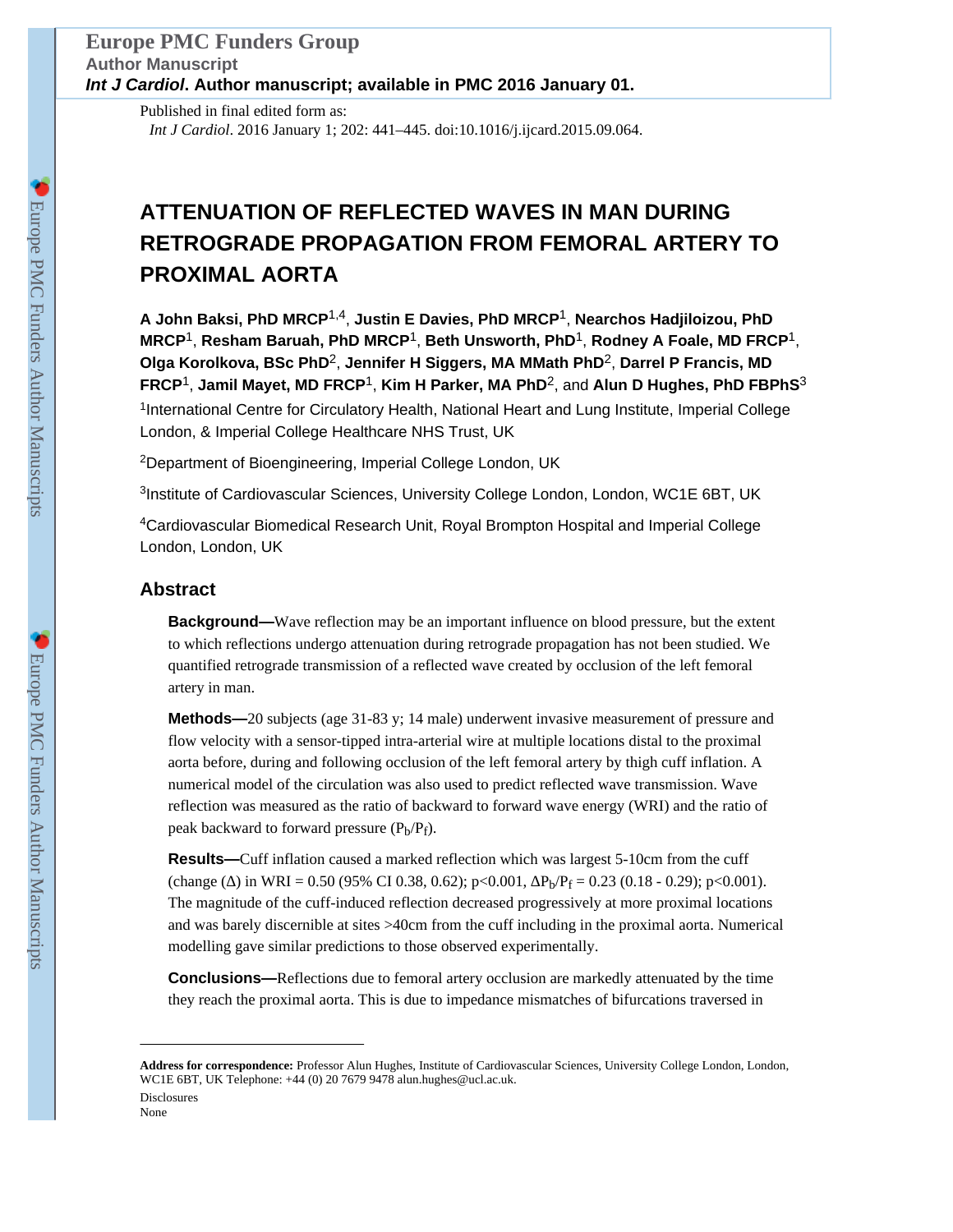the backward direction. This degree of attenuation is inconsistent with the idea of a large discrete reflected wave arising from the lower limb and propagating back into the aorta.

#### **Keywords**

wave reflection; blood pressure; hemodynamics

## **Introduction**

Elevated blood pressure remains the leading cause of mortality worldwide.<sup>1</sup> Wave reflection has been proposed as a major factor in the morphology of the aortic (central) blood pressure waveform making a large contribution to pulse pressure, $<sup>2</sup>$  and is an important therapeutic</sup> target in hypertension<sup>3</sup> and heart failure.<sup>4</sup> It is often implicitly assumed that there is no impediment to retrograde propagation of reflected waves,<sup>5</sup> although theoretically this is unlikely.<sup>6, 7</sup> A limited number of invasive studies in animals and man have shown conflicting results with regard to the importance of discrete reflected waves in the aorta,  $8, 9$ and recently the importance of large discrete reflections in the aorta as postulated by the asymmetric t-tube model has been criticised.<sup>10, 11</sup> Alternatively, it has been proposed that the morphology of the aortic waveform may be comprehended either in terms of waves propagating in a time-varying reservoir,  $12$  or as the summation of many diffuse waves undergoing extensive reflection, re-reflection and entrapment.<sup>13, 14</sup>

The aim of this study was therefore to examine the extent to which a large reflection generated by inflation of a thigh cuff to occlude the femoral artery could propagate backwards towards the proximal aorta and thereby to assess the likely importance of discrete reflections arising peripherally to the morphology of the aortic pressure waveform in man.

## **Methods**

## **Study Population**

Twenty participants (age range 31 – 83 years, 6 female) undergoing routine coronary angiography at Imperial College Healthcare NHS Trust were recruited. Exclusion criteria included significant valvular pathology or significant impairment of left ventricular systolic function (ejection fraction <55%). The study protocol conformed to the ethical guidelines of the 1975 Declaration of Helsinki as reflected in a priori approval by the institution's human research committee and all subjects gave written informed consent prior to participation.

#### **Study investigations**

A standard thigh blood pressure cuff (width  $= 20$ cm; length  $= 42$ cm) was placed around the left thigh (the opposite side to the arterial access site) as proximally as possible. A radioopaque marker was sited at the upper border of the cuff to aid subsequent radiological localisation. Invasive measurements of pressure and flow velocity at different sites were made following elective coronary angiography after a period of 10 minutes supine rest on the catheter laboratory table.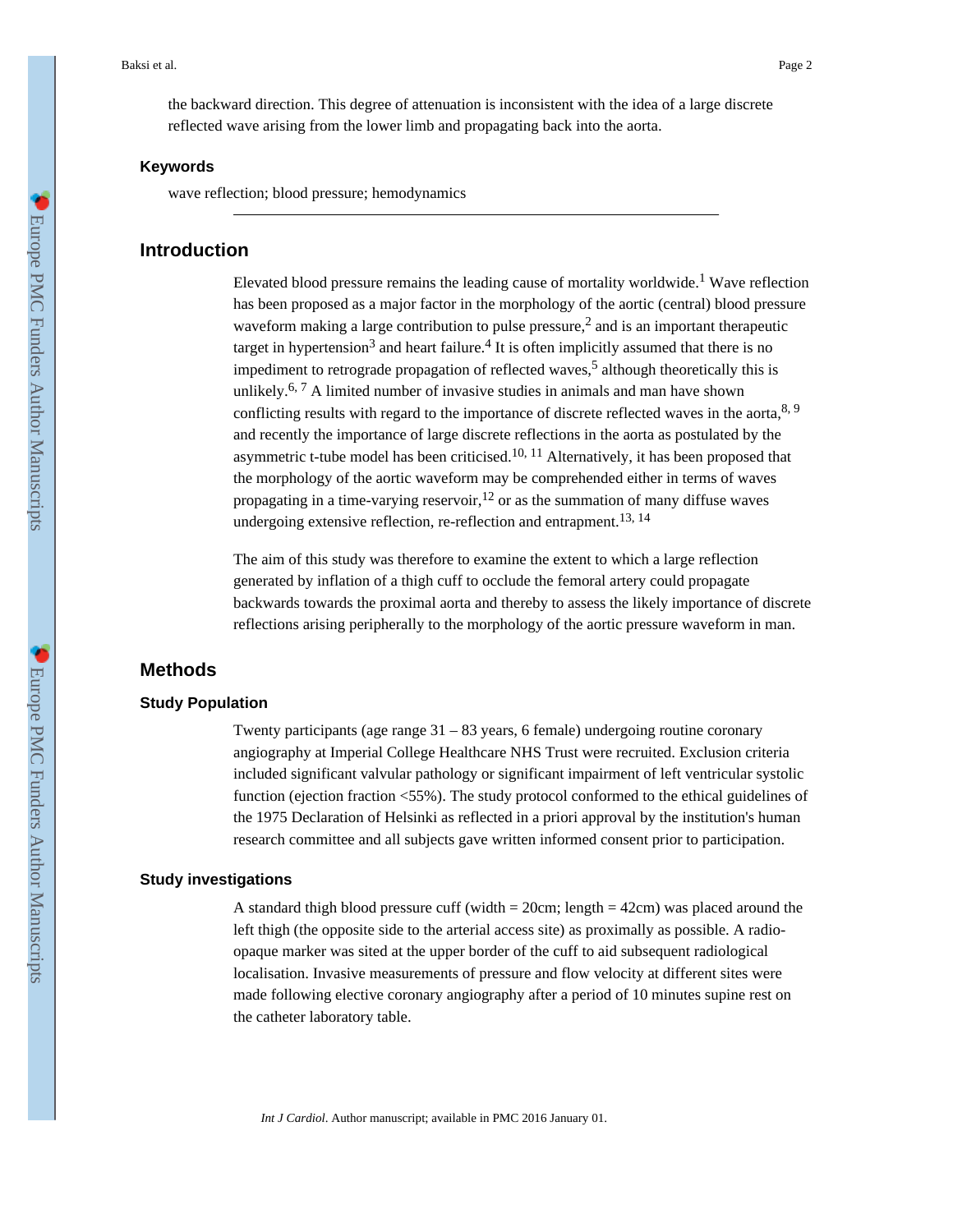Following coronary angiography a 0.014 inch sensor-tipped combined pressure-Doppler velocity wire (ComboWire XT 0.0, Volcano Corp., CA, USA), was positioned in the left femoral artery as close to the proximal border of the thigh cuff (identifiable by the radioopaque marker) as possible. The sensor wire was then used to measure simultaneous pressure and flow velocity at that site and then proximally at intervals as far as possible toward the proximal aorta (typically 5, 10, 20, 30, 40, 50, 60cm (from the cuff) and as proximal as possible in the aorta). The position of the ComboWire was measured using a calibrated sterile measure. Care was taken to ensure that high quality pressure and flow velocity signals were obtained at each location. A fluoroscopic image frame was also stored so that the position of the wire could be calculated using a quantitative measurement tool in the Medcon TCS Symphony suite (Medcon Telemedicine technology, Inc., Whippany, NJ, USA). Simultaneous recordings of pressure, velocity and ECG were acquired for a minimum of 10 seconds. All data were acquired at 1kHz using an analogue-to-digital card (DAQ-Card AI-16E-4) and Labview software (National Instruments).

Measurements were made before, during and after inflation of a cuff on the left thigh to 50mmHg above systolic pressure. Consistent with previous reports,15 we confirmed that cuff inflation abolished flow in the popliteal artery using Doppler ultrasound. The cuff remained fully inflated for at least 10s. Recordings were ensemble averaged using the ECG peak R wave as the fiducial point and taking account of offsets introduced by signal processing by the Combiwire console. Analysis was performed offline using custom-written software in Matlab (Mathworks, Natick, MA). Pressure separation and measurement of wave intensity was performed as described previously,<sup>16</sup> but when occlusions were imposed the wave speed from the non-occluded condition was assumed due to the likelihood of early reflected waves complicating the pressure-velocity relationship.17 Peak pressure, peak velocity, peak wave intensity and wave intensity time integral (i.e. wave energy) were quantified. The magnitude of wave reflection was quantified in two ways: 1) as the wave reflection index (WRI) which was calculated as the ratio of the energy of the reflected backward compression wave (BCW) to the incident forward compression wave (FCW); and 2) as the ratio of the peak backward to forward pressure  $(P_b/P_f)$  after pressure separation (figure 1). Apparent reflection time was calculated as the half the time interval between the peak of FCW and the BCW divided by the local wave speed. Reproducibility of measurements has been published previously;<sup>18</sup> the within patient standard deviation of difference was 4 mmHg and 6 cm.s<sup>-1</sup> for pressure and flow respectively.

#### **Numerical Modelling**

Pressure and flow waveforms were simulated using a nonlinear one-dimensional model of pulse wave propagation in the 55 larger systemic arteries in the human as previously described.14The flow rate prescribed at the root of the network was based on in vivo measurements at the aortic root and inflation of the cuff was assumed to cause complete occlusion of the artery. Arteries were simulated as thin, homogeneous, incompressible, elastic tubes, in which each section is independent of the others, and the blood was assumed to be a homogeneous, incompressible Newtonian fluid with a density of 1050 kg.m<sup>-3</sup> and a viscosity of 4 mPa.s. Local wave speeds were calculated using the parameters of the model at mean pressure. Pressure signals were calculated by solving the linear one-dimensional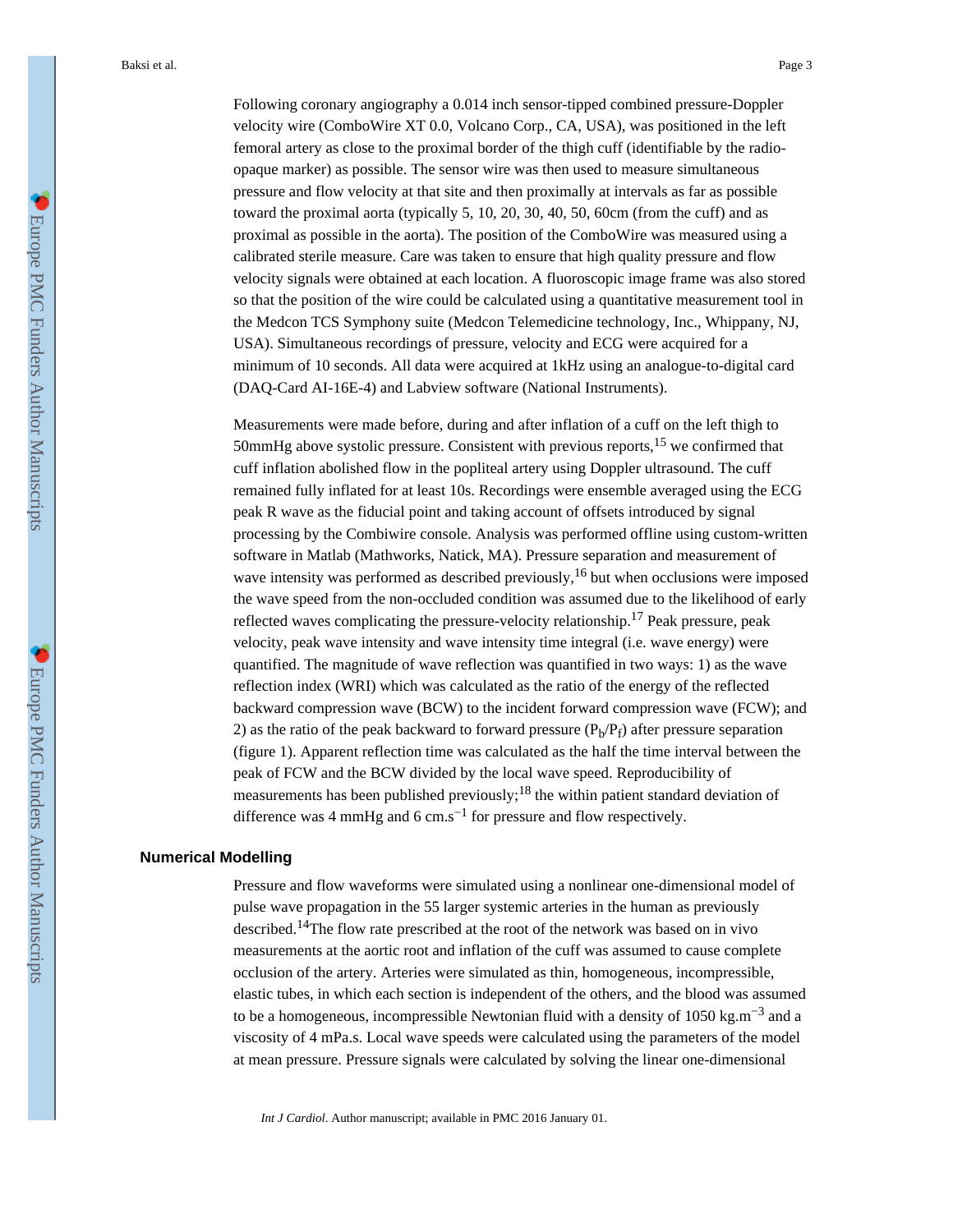equations of pulse wave propagation in the elastic vessels of the 55-artery network using a wave tracking algorithm.<sup>14</sup> Only waves equivalent to a pressure  $>0.01\%$  of the initial pressure were computed.

#### **Statistical analysis**

Statistical analysis was performed using SPSS 17.01 (SPSS Inc, Chicago, Ill, USA). Continuous variables are reported as mean and standard deviation for sample characteristics and mean (95% confidence interval) for results. Statistical comparisons were made using a paired Student's t-test; p values < 0.05 were considered significant.

### **Results**

Patient characteristics are summarised in Table 1. The mean age was 62y, the majority were male and most were receiving lipid lowering therapy. Typical recordings of pressure and flow velocity in the proximal aorta, aorto-iliac and femoral arteries without cuff-inflation are shown in Figure 1. When the cuff was deflated, pulse pressure (PP) was larger in the more distal locations (proximal aorta =  $62$  (SD 18) mmHg; femoral artery =  $85$  (SD 14) mmHg; p=0.016 by paired t-test) and there was a progressive increase in wave speed from the proximal aorta to the femoral artery (not shown). The peak intensity of the BCW and WRI in the femoral artery (5-10cm from the cuff) was minimal but still discernible (figure  $2 \&$ table 2).

Inflation of the cuff caused a large BCW in early systole in the femoral artery (figure 2). WRI and  $P_b/P_f$  increased significantly (Table 2) and the peak of BCW arrived earlier (apparent reflection time = 75 (60, 90)ms (cuff deflated); = 29 (22, 36)ms; p<0.001) (cuff inflated). A backward decompression wave was also usually evident at the end of systole due to reflection of the forward decompression wave (FDW) (Figure 2). In the proximal aorta when the cuff was deflated the size of the BCW was small. Inflation of the cuff had no effect on the size of the BCW, WRI or  $P_b/P_f$  in the proximal aorta (Table 2 & Figure 2).

The magnitude of the detectable reflection (WRI or  $P_b/P_f$ ) attributable to cuff inflation diminished markedly as the measurement site moved further away from the site of occlusion (back towards the heart) so that there was little or no reflection detectable more than ~40cm from the cuff (figure 3A).

Modelling studies were highly consistent with the observed findings (figure 3B; Supplementary figure S1 & 2). A large reflected wave was evident in the femoral artery following occlusion, the magnitude of this reflection was larger than that seen in vivo. However, as observed in vivo, the intensity of this reflected wave declined markedly as it propagated back towards the aortic root, so that it did not differ by >10% from non-occluded conditions at locations >40cm from the site of occlusion.

## **Discussion**

The intensity of backward travelling (reflected) waves in the human proximal aorta is small under resting conditions.<sup>14</sup> Following inflation of a thigh cuff to induce unilateral arterial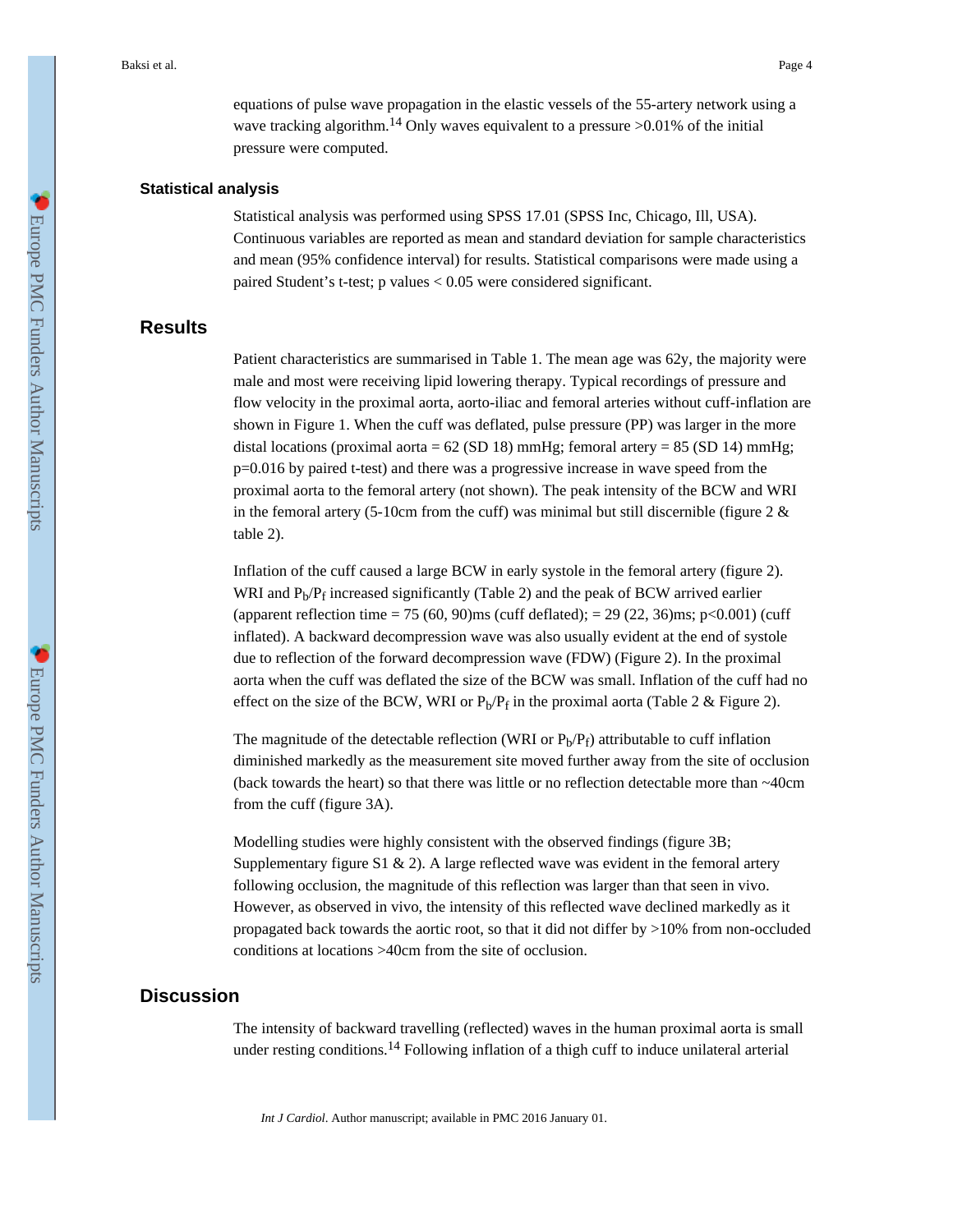Baksi et al. Page 5

occlusion of the femoral artery, large intensity reflections were seen in the femoral artery close to the site of the occlusion but there was no discernible change in intensity of reflections in the proximal aorta. We further showed that reflections from the occluded femoral artery undergo considerable attenuation as they pass retrogradely along the aorta and are barely evident more than ~40cm from the site of occlusion. Modelling studies using a validated 55 artery model of the human circulation gave results that closely paralleled the in vivo observations. The decline in intensity of the reflected wave can be explained by rereflections due to the marked impedance mismatch of bifurcations traversed in the retrograde direction.<sup>6, 7</sup> Our findings of minimal reflections in the proximal aorta following distant downstream occlusion are consistent with some, but not all earlier studies. Based on apparent phase velocities, McDonald and Taylor  $<sup>7</sup>$  noted a "puzzling" lack of effect on</sup> reflection of major occlusion in the abdominal aorta despite evidence of strong reflections in the femoral artery. Based on pressure amplitude increase Newman et  $al<sup>19</sup>$  also failed to see much evidence of reflection ~10cm upstream of an occlusion of the central branch of the aortic trifurcation in dogs. Van den Bos et al<sup>20</sup> used pressure separation to examine the effects in the ascending aorta of aortic occlusion at various locations in dogs; they commented that aortic occlusion near the iliac bifurcation had only small hemodynamic effects in the proximal aorta, although they did not present numerical data. Khir and Parker<sup>9</sup>performed similar studies and reported that occlusion of the abdominal aorta at the level of the renal arteries, or occlusion of the left iliac artery had no discernible effect on wave reflection in the proximal aorta. Latham et al. $8$  performed bilateral occlusion of the femoral arteries in man, but apart from commenting that this was associated with alterations in the shape of the pressure waveform in some participants, no quantitative analysis was reported. Murgo et al.21 investigated the effect of bilateral manual femoral compression on the aortic pressure waveform in man. They reported that this caused an increase of  $\sim$ 10 to 20mmHg in systolic pressure accompanied by a rise in diastolic pressure of around 4mmHg. The secondary rise in aortic pressure after an inflection point increased by ~10mmHg; these findings were interpreted as indicating increased wave reflection, but wave separation or intensity analysis was not performed to confirm this.

Wave reflections arise at any sites where there is an impedance mismatch. A completely closed end of a tube results in an extreme mismatch causing a forward compression wave to be reflected as a backward compression wave of identical magnitude (i.e.  $P_b$ / $P_f$ , the reflection coefficient  $= 1$ ). Arterial occlusion by cuff inflation is likely to closely resemble a closed ended tube although flow disturbance and viscous losses $^{22}$  may result in less than complete reflection of wave energy. Most authors have considered the human circulation to be well matched in the forward direction;<sup>23</sup> this necessitates that it is ill-matched in the backward direction.<sup>24, 25</sup> Interestingly, Womersley<sup>6</sup> speculated on similar grounds that the branching structure would minimise reflected waves and McDonald<sup>7</sup> considered reflections to be of minor and largely academic interest, at least in the aorta. Nevertheless, the nature and location of reflection sites has remained contentious.<sup>26, 27</sup> The data presented in this study demonstrate that the intensity of a reflected wave is heavily attenuated as it travels backwards. This behaviour is inconsistent with some current paradigms, notably the symmetric or asymmetric T-tube models, which assume that the aorta can be considered as a uniform tube connecting the heart to the peripheral circulation and envisage discrete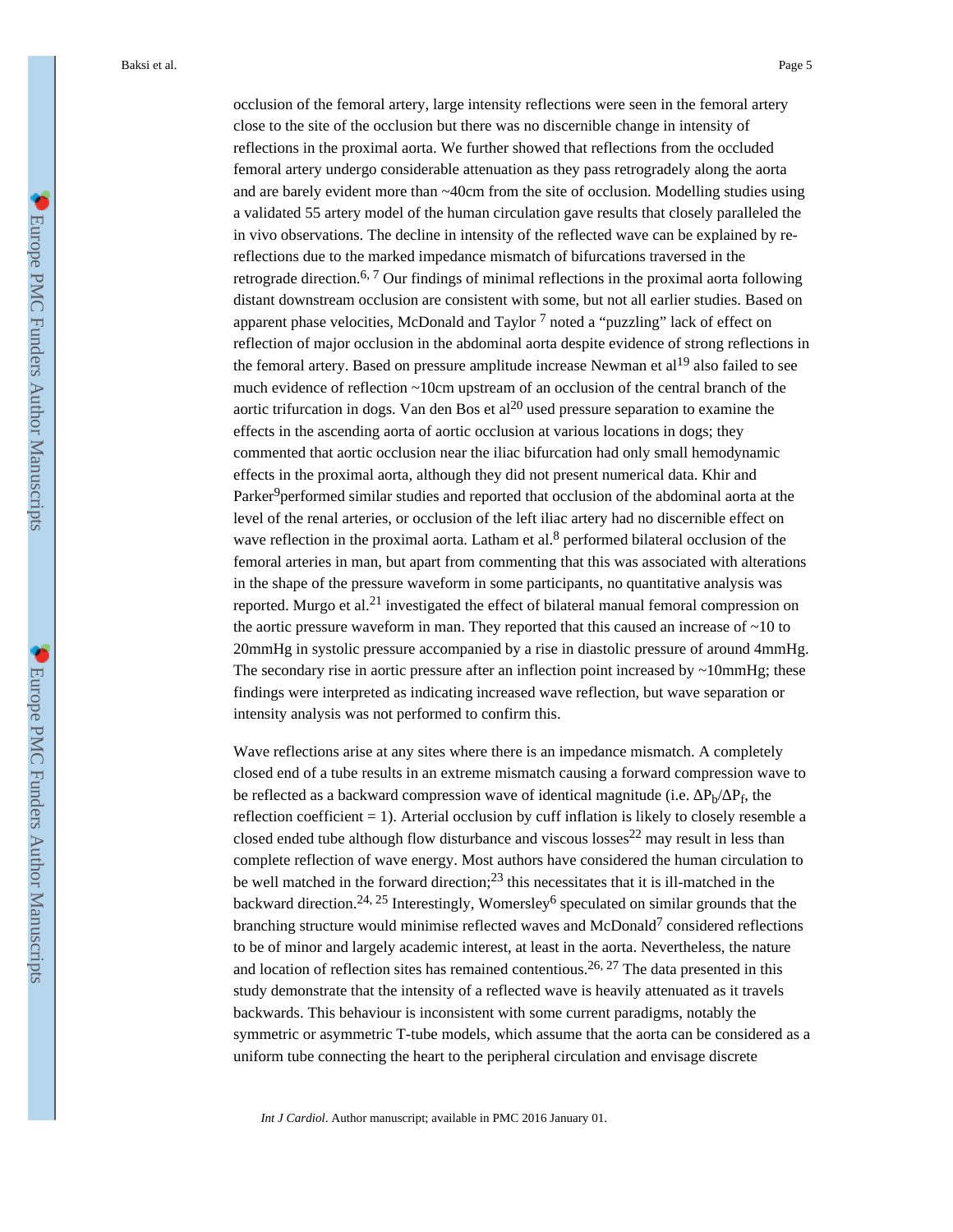Baksi et al. Page 6

reflected waves arising from the upper and lower limbs propagating into the aorta. Our observations are compatible with myriad reflections and re-reflections from many sites contributing to the blood pressure waveform, although individually the intensity of these reflections is very small.<sup>9, 14</sup> The summation of these reflections could be viewed as a 'reservoir' pressure without the assumptions implicit in the lumped Windkessel model of Frank.12, 16 Our findings also give insights into why large discrete reflections that are evident in the periphery,  $28, 29$  are nearly imperceptible in the proximal aorta. Impaired retrograde transmission of reflected waves is consistent with theory<sup>25</sup> and previous experimental reports of directional disparity of pulse reflection<sup>24</sup> or the 'horizon effect' previously described in the human aorta.<sup>14</sup>

#### **Study limitations**

The majority of the participants were male. All participants had an indication for coronary angiography and several of the patients were regularly taking anti-anginal or antihypertensive medication; nevertheless only ~50% had coronary artery disease confirmed by angiography. It is unlikely that these factors will have substantially affected the withinparticipant responses observed in this study. It also is noteworthy that use of a 55-artery model based on a normal healthy human circulation gave similar findings.

#### **Conclusions**

Under normal conditions the intensity of wave reflection in the human aorta is small. Occlusion of the femoral artery creates a large intensity reflection locally, but this reflection is strongly attenuated as it passes retrogradely and is barely discernible > 40cm from the site of occlusion, and little or no additional wave reflection is evident in the proximal aorta. Backward transmission of reflected waves is markedly attenuated due to the impedance mismatches presented by intervening bifurcations traversed retrogradely.

## **Supplementary Material**

Refer to Web version on PubMed Central for supplementary material.

## **Acknowledgements and Sources of Funding**

AJB received support from the Coronary Flow Trust, KP received support from the Foundation for Circulatory Health. NH (FS/05/34), JD (FS/05/006), and DF (FS/04/079) were supported by Fellowships from the British Heart Foundation. JED, RAF, DPF ADH and JM received support from a National Institute for Health Research Biomedical Research Centre Award to Imperial NHS Healthcare Trust and ADH has also received support from the National Institute for Health Research Biomedical Research Centre to University College London Hospitals. OK received support from Pulsecor.

#### **References**

- 1. Lewington S, Clarke R, Qizilbash N, Peto R, Collins R. Age-specific relevance of usual blood pressure to vascular mortality: a meta-analysis of individual data for one million adults in 61 prospective studies. Lancet. 2002; 360:1903–1913. [PubMed: 12493255]
- 2. Nichols , WW.; O'Rourke , MF. McDonald's blood flow in arteries: theoretical, experimental and clinical principles. 5. Hodder Arnold; London: 2005.
- 3. Williams B, Lacy PS, Thom SM, Cruickshank K, Stanton A, Collier D, Hughes AD, Thurston H, O'Rourke M. Differential impact of blood pressure-lowering drugs on central aortic pressure and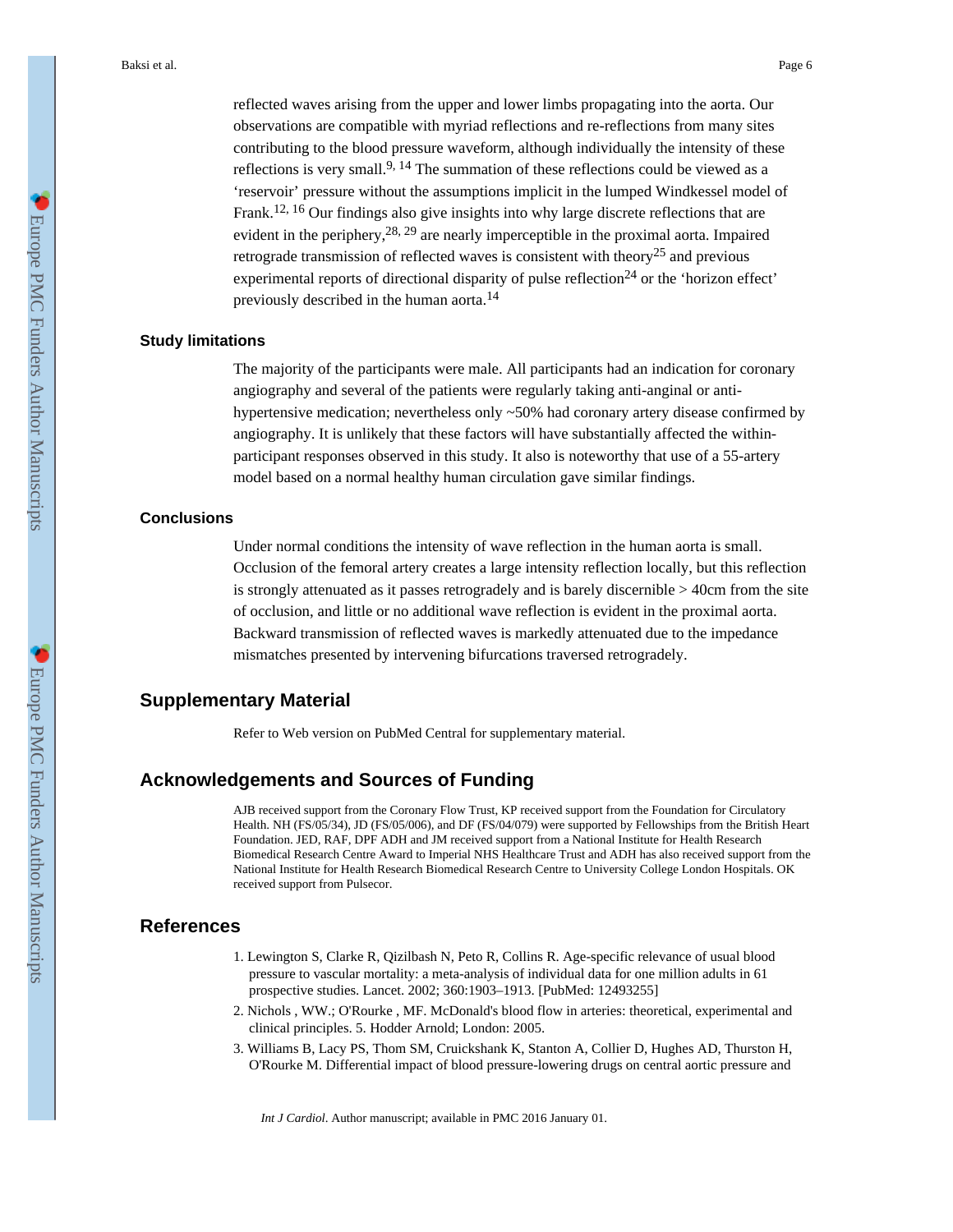clinical outcomes: principal results of the Conduit Artery Function Evaluation (CAFE) study. Circulation. 2006; 113:1213–25. [PubMed: 16476843]

- 4. O'Rourke MF. Towards optimization of wave reflection: therapeutic goal for tomorrow? Clin Exp Pharmacol Physiol. 1996; 23:S11–S15. [PubMed: 8886507]
- 5. Smulyan H, Safar ME. Blood pressure measurement: retrospective and prospective views. Am J Hypertens. 2011; 24:628–34. [PubMed: 21350431]
- 6. Womersley JR. Oscillatory Flow in Arteries. II: The Reflection of the Pulse Wave at Junctions and Rigid Inserts in the Arterial System. Phys Med Biol. 1958; 2:313–323. [PubMed: 13567032]
- 7. Mcdonald DA, Taylor MG. The Hydrodynamics of the Arterial Circulation. Prog Biophys Mol Biol. 1959; 9:105–173.
- 8. Latham RD, Westerhof N, Sipkema P, Rubal BJ, Reuderink P, Murgo JP. Regional wave travel and reflections along the human aorta: a study with six simultaneous micromanometric pressures. Circulation. 1985; 72:1257–1269. [PubMed: 4064270]
- 9. Khir AW, Parker KH. Wave intensity in the ascending aorta: effects of arterial occlusion. J Biomech. 2005; 38:647–55. [PubMed: 15713284]
- 10. Westerhof N, Westerhof BE. CrossTalk proposal: Forward and backward pressure waves in the arterial system do represent reality. J Physiol. 2013; 591:1167–9. discussion 1177. [PubMed: 23457373]
- 11. Tyberg JV, Bouwmeester JC, Shrive NG, Wang JJ. CrossTalk opposing view: Forward and backward pressure waves in the arterial system do not represent reality. J Physiol. 2013; 591:1171–3. discussion 1175. [PubMed: 23457374]
- 12. Tyberg JV, Davies JE, Wang Z, Whitelaw WA, Flewitt JA, Shrive NG, Francis DP, Hughes AD, Parker KH, Wang JJ. Wave intensity analysis and the development of the reservoir-wave approach. Medical & biological engineering & computing. 2009; 47:221–32. [PubMed: 19189147]
- 13. Westerhof N, Westerhof BE. Wave transmission and reflection of waves 'The myth is in their use'. Artery Research. 2012; 6:1–6.
- 14. Davies JE, Alastruey J, Francis DP, Hadjiloizou N, Whinnett ZI, Manisty CH, Aguado-Sierra J, Willson K, Foale RA, Malik IS, Hughes AD, Parker KH, Mayet J. Attenuation of wave reflection by wave entrapment creates a "horizon effect" in the human aorta. Hypertension. 2012; 60:778– 85. [PubMed: 22802223]
- 15. Freis ED, Sappington RF Jr. Dynamic reactions produced by deflating a blood pressure cuff. Circulation. 1968; 38:1085–96. [PubMed: 5721959]
- 16. Hughes, AD.; Davies, JE.; Parker, KH. The importance of wave reflection: A comparison of wave intensity analysis and separation of pressure into forward and backward components. Conference proceedings : Annual International Conference of the IEEE Engineering in Medicine and Biology Society IEEE Engineering in Medicine and Biology Society Annual Conference; 2013. p. 229-32. 2013
- 17. Khir AW, O'Brien A, Gibbs JSR, Parker KH. Determination of wave speed and wave separation in the arteries. J Biomech. 2001; 34:1145–1155. [PubMed: 11506785]
- 18. Davies JE, Whinnett ZI, Francis DP, Willson K, Foale RA, Malik IS, Hughes AD, Parker KH, Mayet J. Use of simultaneous pressure and velocity measurements to estimate arterial wave speed at a single site in humans. Am J Physiol Heart Circ Physiol. 2006; 290:H878–85. [PubMed: 16126811]
- 19. Newman DL, Gosling RG, King DH, Bowden NL. Pressure amplitude increase on unmatching the aortic-iliac junction of the dog. Cardiovasc Res. 1973; 7:6–13. [PubMed: 4694960]
- 20. Van Den Bos GC, Westerhof N, Elzinga G, Sipkema P. Reflection in the systemic arterial system: effects of aortic and carotid occlusion. Cardiovasc Res. 1976; 10:565–73. [PubMed: 971472]
- 21. Murgo JP, Westerhof N, Giolma JP, Altobelli SA. Aortic input impedance in normal man: relationship to pressure wave forms. Circulation. 1980; 62:105–116. [PubMed: 7379273]
- 22. Grotberg JB, Jensen OE. Biofluid mechanics in flexible tubes. Annu Rev Fluid Mech. 2004; 36:121–147.
- 23. Avolio A. Input impedance of distributed arterial structures as used in investigations of underlying concepts in arterial haemodynamics. Medical & biological engineering & computing. 2009; 47:143–51. [PubMed: 18949501]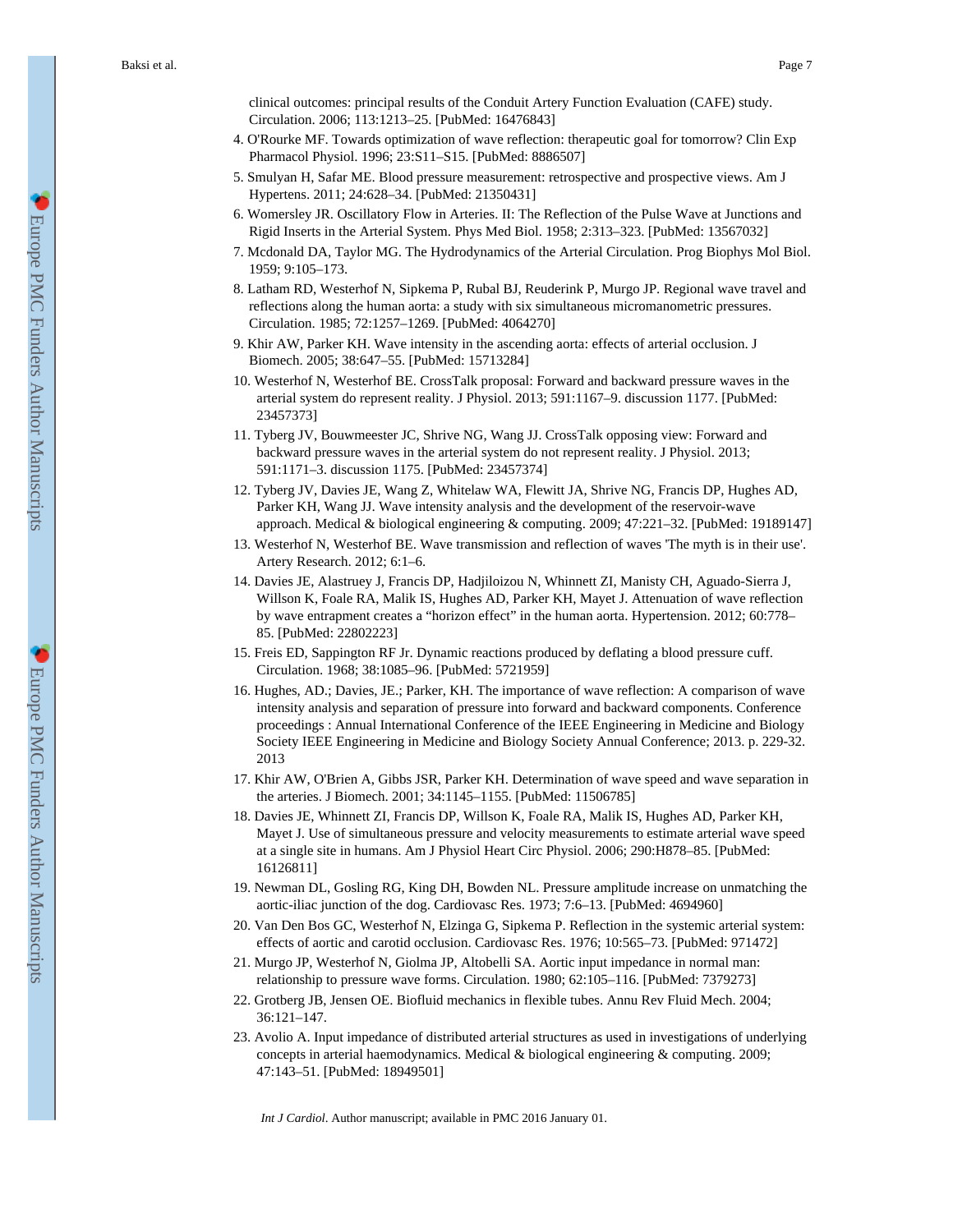- 24. Li JK, Melbin J, Noordergraaf A. Directional disparity of pulse reflection in the dog. Am J Physiol. 1984; 247:H95–9. [PubMed: 6742218]
- 25. Hardung V. Zur mathematischen Behandlung der Dämpfung und Reflexion der Pulswellen [Mathematical interpretation of the damping and reflection of pulse waves]. Arch Kreislaufforsch. 1952; 18:167–72. [PubMed: 14934230]
- 26. Campbell KB, Lee LC, Frasch HF, Noordergraaf A. Pulse reflection sites and effective length of the arterial system. Am J Physiol. 1989; 256:H1684–9. [PubMed: 2735437]
- 27. Westerhof BE, van den Wijngaard JP, Murgo JP, Westerhof N. Location of a reflection site is elusive: consequences for the calculation of aortic pulse wave velocity. Hypertension. 2008; 52:478–483. [PubMed: 18695144]
- 28. Zambanini A, Cunningham SL, Parker KH, Khir AW, Mc GTSA, Hughes AD. Wave-energy patterns in carotid, brachial, and radial arteries: a noninvasive approach using wave-intensity analysis. Am J Physiol Heart Circ Physiol. 2005; 289:H270–6. [PubMed: 15722409]
- 29. Borlotti A, Khir AW, Rietzschel ER, De Buyzere ML, Vermeersch S, Segers P. Noninvasive determination of local pulse wave velocity and wave intensity: changes with age and gender in the carotid and femoral arteries of healthy human. J Appl Physiol. 2012; 113:727–35. [PubMed: 22678965]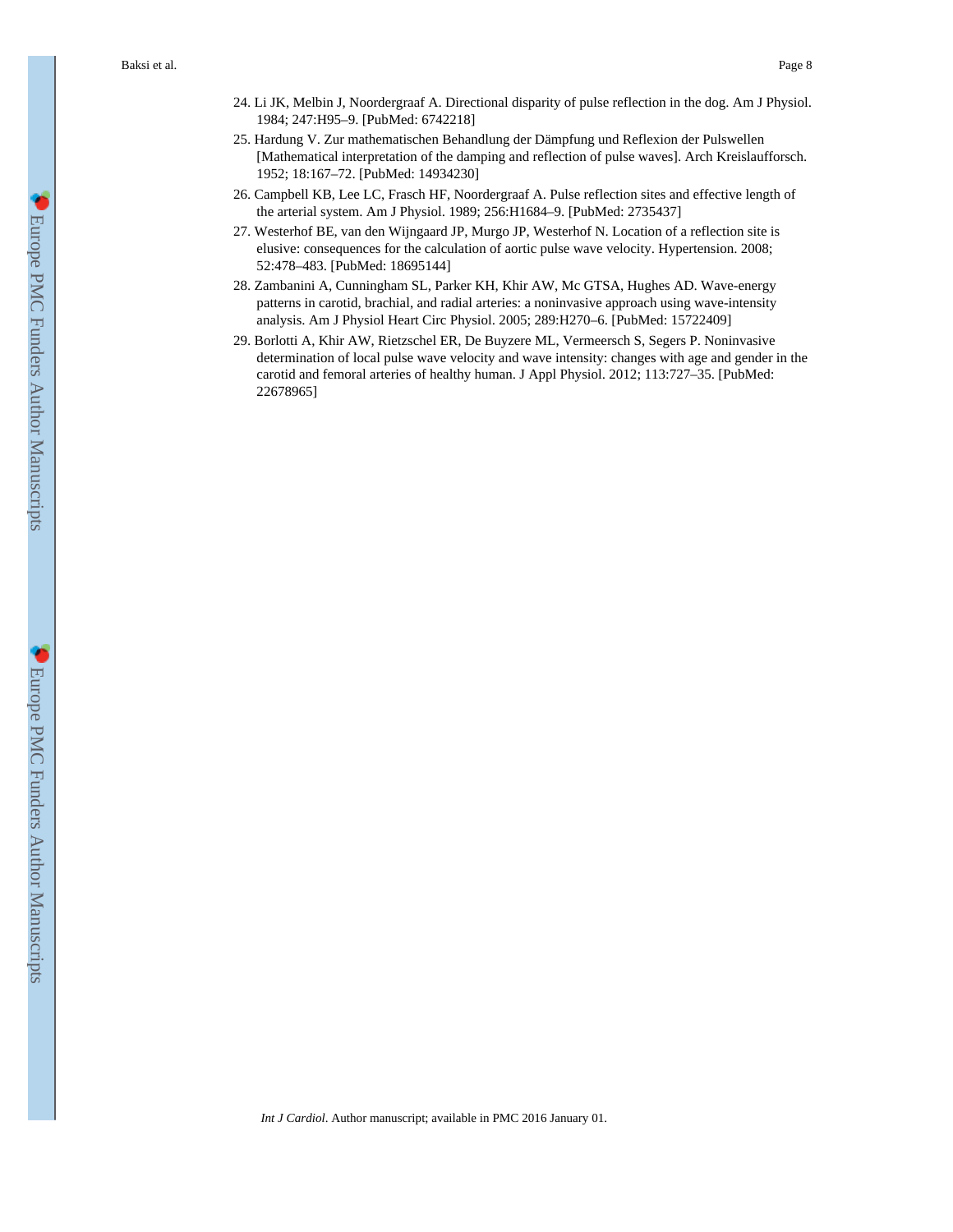Baksi et al. Page 9



## **Figure 1.**

Traces of simultaneous pressure and flow velocity waveforms recordings under control conditions (without cuff inflation) from three different locations in the arterial tree. Pressure (black line) and flow velocity (grey line) were acquired using an intra-arterial sensor wire. The recordings were made in A) the proximal aorta B) the abdominal aorta proximal to the aorto-iliac bifurcation and C) the left femoral artery. Time zero corresponds to the peak of the R-wave of the ECG.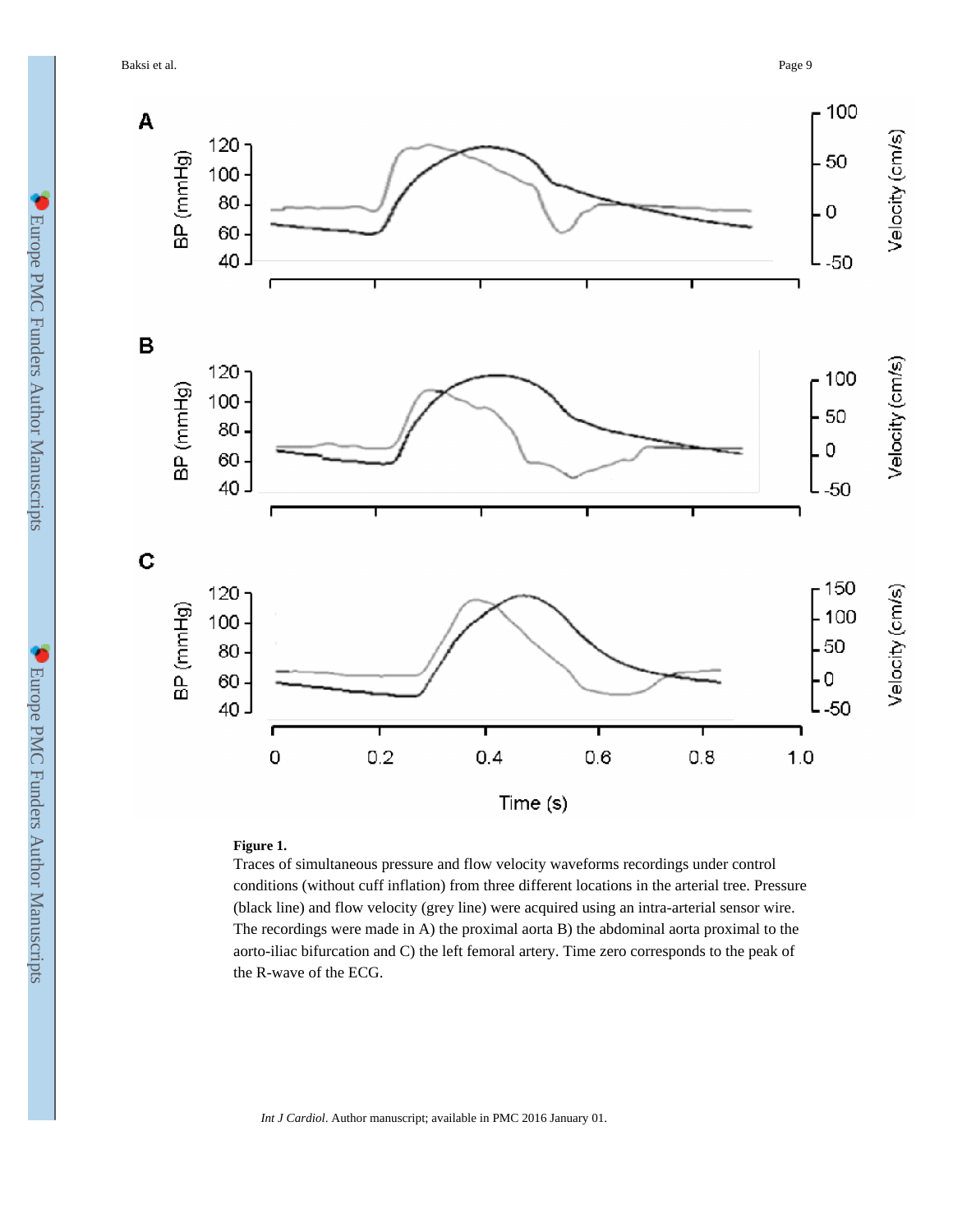P<br>
Velocity cm s

**Jelocity** cm s

 $\overline{A}$ CUFF DEFLATED **CUFF INFLATED**  $2.5$ FCW FCW  $\overline{2}$  $\begin{array}{c} 1.5 \\ 1 \end{array}$  $\ensuremath{\mathsf{W}}\xspace\ensuremath{\mathsf{m}}\xspace^{\text{-2}}\ensuremath{\mathsf{s}}\xspace^{\text{-2}}$ FDW FDW  $0.5\,$  $\circ$ separated P (mmHg)  $-0.5$ **BCW BDW BCW BDW** 60 Prox origin<br>Dist origin  $\frac{40}{20}$  $\overline{a}$ mmHg 150 n<sub>48</sub>  $50$ Time (ms)  $\mathsf B$ CUFF DEFLATED **CUFF INFLATED** FCW FDW FCW FDW  $Wm^2s^2$ **BCW BDW BCW BDW** Prox origin<br>Dist origin separated P (mmHq)  $40$  $\overline{20}$  $\mathfrak{o}$ 150 mmHa RP 50

#### **Figure 2.**

Representative traces showing effect of thigh cuff inflation on wave intensity (top panel) and separated pressure (middle panel) as well as measured pressure (solid line) and flow (dashed line) (lower panel) in A) the femoral artery B) the proximal aorta. Forward compression (FCW), forward decompression (FDW), backward compression (BCW) and backward decompression (BDW) waves are indicated.

Time (ms)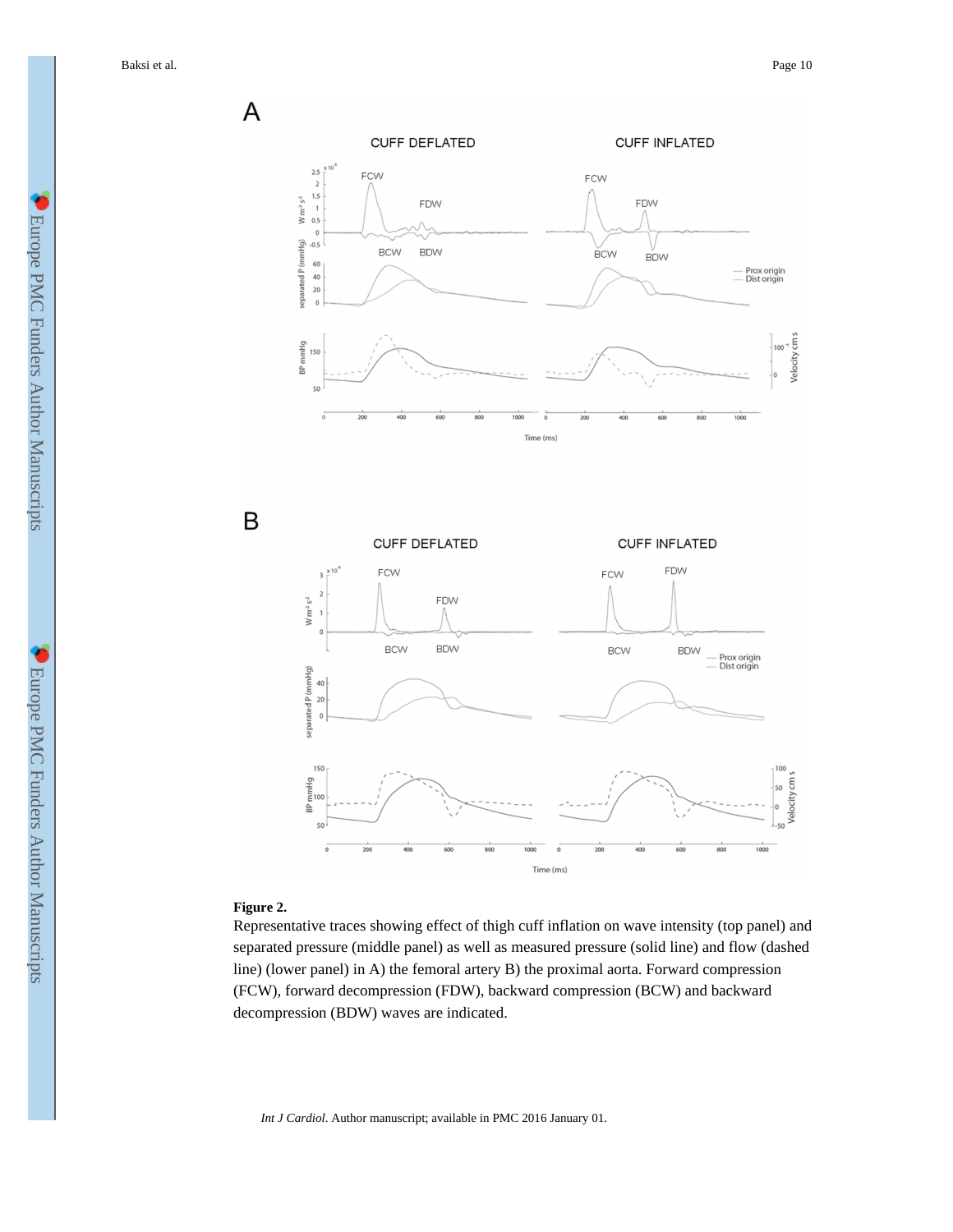Baksi et al. Page 11



#### **Figure 3.**

Wave reflection index at various locations in one individual A) measured experimentally under resting conditions with the cuff deflated or inflated. B) Predicted wave reflection index by numerical modelling.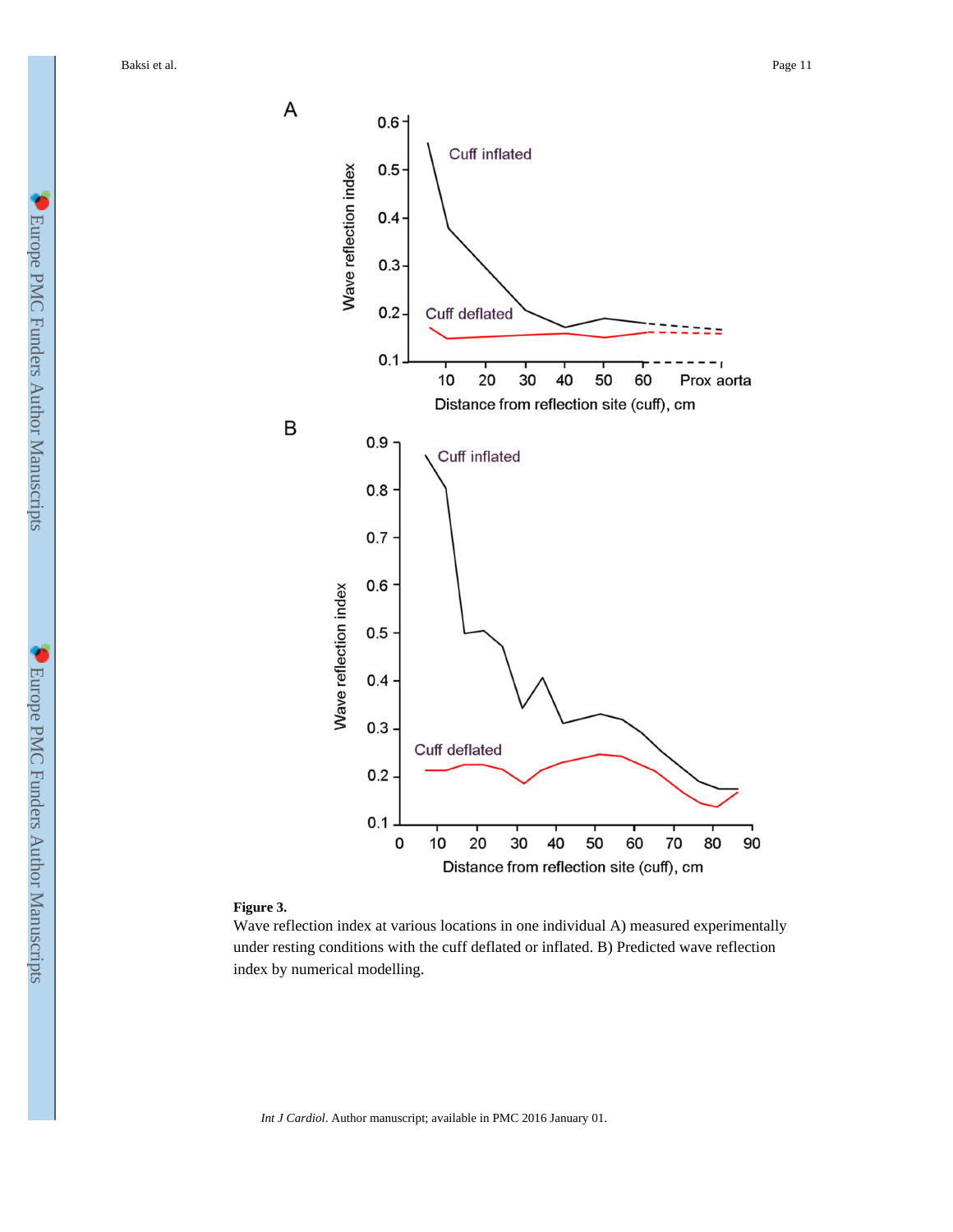#### **Table 1**

# **Characteristics of participants**

| <b>Variable</b>                             | Result $(n=20)$         |  |  |
|---------------------------------------------|-------------------------|--|--|
| Age, y                                      | $62+13$                 |  |  |
| Male, $n$ $(\%)$                            | 14 (70)                 |  |  |
| Height, cm                                  | $171 + 10$              |  |  |
| Blood pressure, mmHg                        | $134 \pm 13 / 79 \pm 8$ |  |  |
| Heart rate, bpm                             | $75+16$                 |  |  |
| Hypertension, n (%)                         | 10(50)                  |  |  |
| Diabetes, $n$ $(\%)$                        | 6(30)                   |  |  |
| Current smoker, n (%)                       | 5(25)                   |  |  |
| Angiographic coronary artery disease, n (%) | 4(20)                   |  |  |
| Lipid lowering therapy, $n$ $(\%)$          | 12 (60)                 |  |  |

Data are mean±SD or n(%).